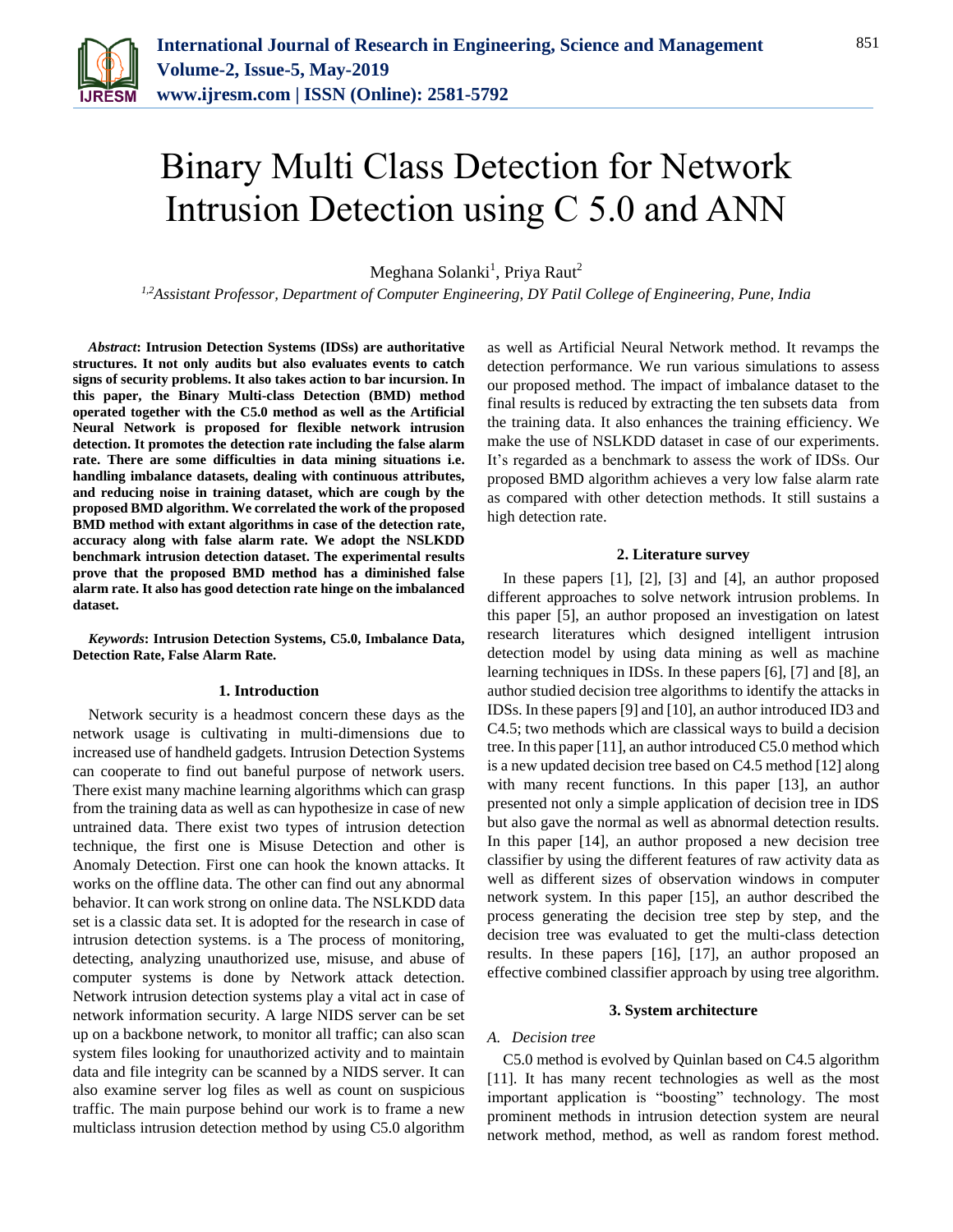

Why do we prefer C5.0 method in the proposed BMD algorithm? The C5.0 method has good detection accuracy as well as a short detection time. We also find that C5.0 method operate on both continuous as well as categorical features. Furthermore, they are potent against redundant as well as correlated variables. They are crucial to handle the 42 features of NSLKDD dataset.

## *B. Artificial neural network*

ANNs are constituted of multiple nodes, which act like biological neurons of human brain. The neurons are hooked up by links as well as they collaborate with each other. The nodes can accept input data and do simple exercise on the data. The output of these activities is hand hovered to other neurons. The output at each node is called its activation or node value.

# *C. Implementation of BMD*

The universal structure of proposed BMD method is interpreted in figure 1. The proposed BMD method can be divided into the following steps: at the beginning, as per the predefined rules the training dataset draw ten subsets. In next step, the given subsets train the ten predictors. Then, Artificial Neural Network method further handles the final output results. At last, the BMD method will judge the new sample from the testing dataset to obtain its predicted label. We have a set of possible labels. We start with training ten predictors by using ten subsets. The final label figure outing is not only difficult but also extremely computationally extravagant. For this reason, we recommend Artificial Neural Network method. The final Label can be picked up by Artificial Neural Network method. Finally, we will use this BMD algorithm to predict new sample if they come.



Fig. 1. Architecture for intrusion detection system

# **4. Experimentation and Result Analysis**

## *A. Datasets*

The given dataset is taken from the annual Knowledge Discovery and Dataset Mining contest (NSLKDD). The NSL-KDD data set with 42 attributes is used in this empirical study. This data set is an improvement over KDD'99 data set. There are four different categories of attack: Denial of Service Attack (DoS): e.g. SYN Flood, Remote to Local Attack (R2L): e.g. buffer overflow to gain root privileges, User to Root Attack (U2R): e.g. guessing passwords, Probing Attack: e.g. port scanning. Table 3 present the different amounts of each attack type in the training dataset. Table 4 gives the same information for the testing data.

# *B. Preprocessing*

We adopt decision trees to recognize the most important features. Trees elect features with the highest information gain as well as position the most important features at the elite levels of the tree. Therefore, we not only create ten C5.0 methods but also average the usage of the used features to get an idea of the significance for each feature.

## *C. Handling imbalance dataset*

Table 1 gives the distribution of each attack training dataset, where the magnitude of U2R and R2L is only 0.04% and 0.032%, respectively. Table 2 shows the bulk of each attack in testing dataset, where U2R and R2L have many recent attack types and they are not in training dataset. We agree to use subsets to train the proposed BMD method instead. We excerpt ten subsets with replacement.

| Table 1                    |                    |  |  |
|----------------------------|--------------------|--|--|
| Attack in training dataset |                    |  |  |
| <b>Attack</b>              | Percentage $(\% )$ |  |  |
| Probe                      | 0.85               |  |  |
| Dos                        | 81.20              |  |  |
| U2R                        | 0.04               |  |  |

| Table 2                   |                    |  |  |  |
|---------------------------|--------------------|--|--|--|
| Attack in testing dataset |                    |  |  |  |
| <b>Attack</b>             | Percentage $(\% )$ |  |  |  |
| Probe                     | 2.56               |  |  |  |
| Dos                       | 76.57              |  |  |  |
| U2R                       | 0.03               |  |  |  |
| R2L                       | 7.10               |  |  |  |

# *D. Simulations*

Proposed BMD method uncovers four types of network attacks including DoS, Probe, R2L and U2R as well as one normal type. The performance of the BMD method is assessed by the detection accuracy, detection false alarm rate and detection rate. We run 25 times of the proposed BMD method to obtain average results. We adopted R Confusion matrix for all types is shown in table 3. Table 4 shows the performance of proposed BMD method. We correlate the proposed BMD method with SVM algorithm as well as C5.0 method. Table 5 shows the overall accuracies of these three methods. The proposed BMD method surpasses both SVM algorithm as well as C5.0 method. The work of the proposed BMD method is substantial and marvelous in case of the detection capability of all types. It is clear that the proposed BMD method carry the minimal false alarm value at all types including normal, DoS, Probe, R2L and U2R.